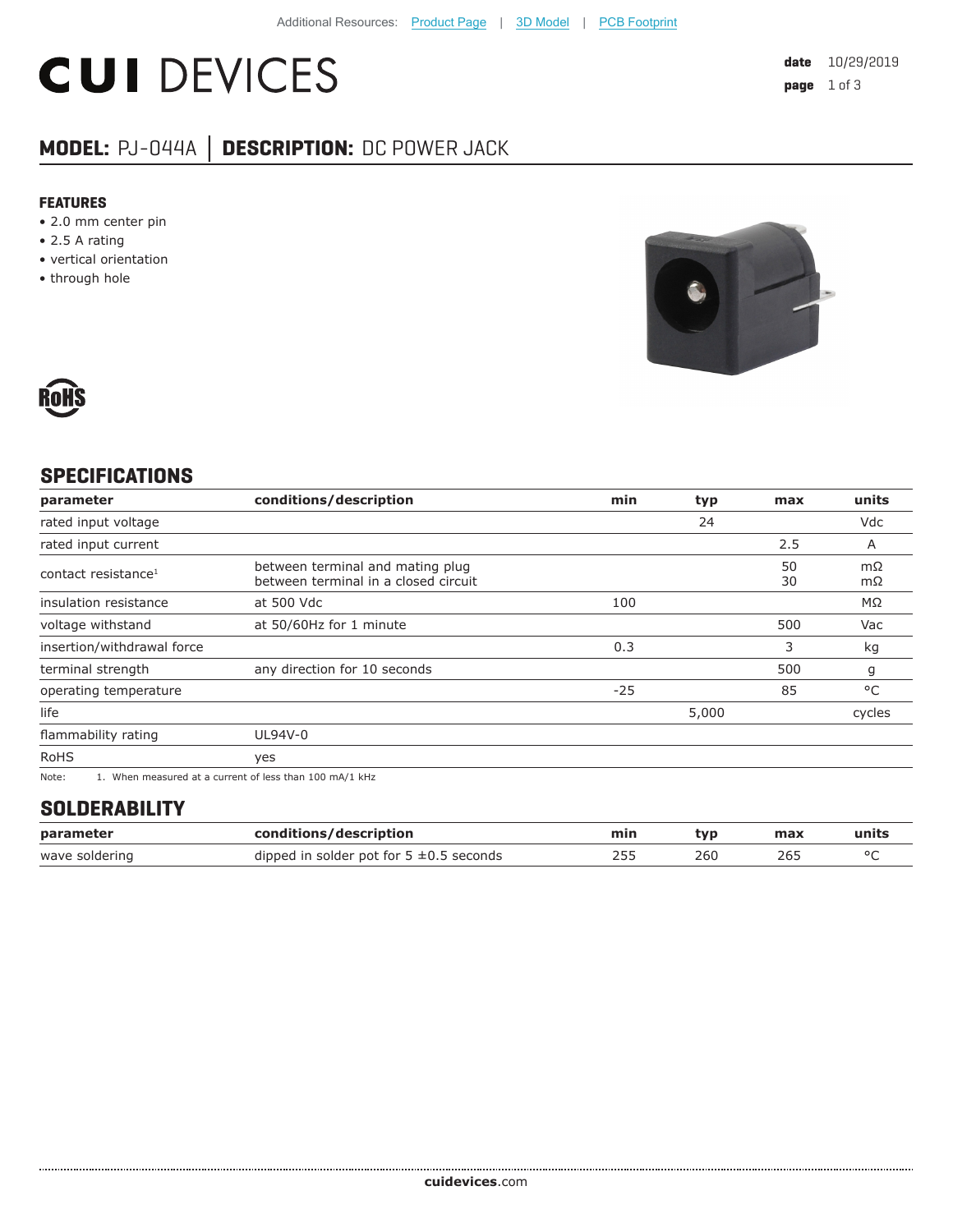#### **MECHANICAL DRAWING**



MATING PLUG Jack Insertion Depth: 9.0 r

|    | Model      | PJ-044A   |
|----|------------|-----------|
| nm | Center Pin | $Ø2.0$ mm |
|    |            |           |

Note: 1. All specifications measured at 10~35°C, humidity at 45~85%, under standard atmospheric pressure, unless otherwise noted.